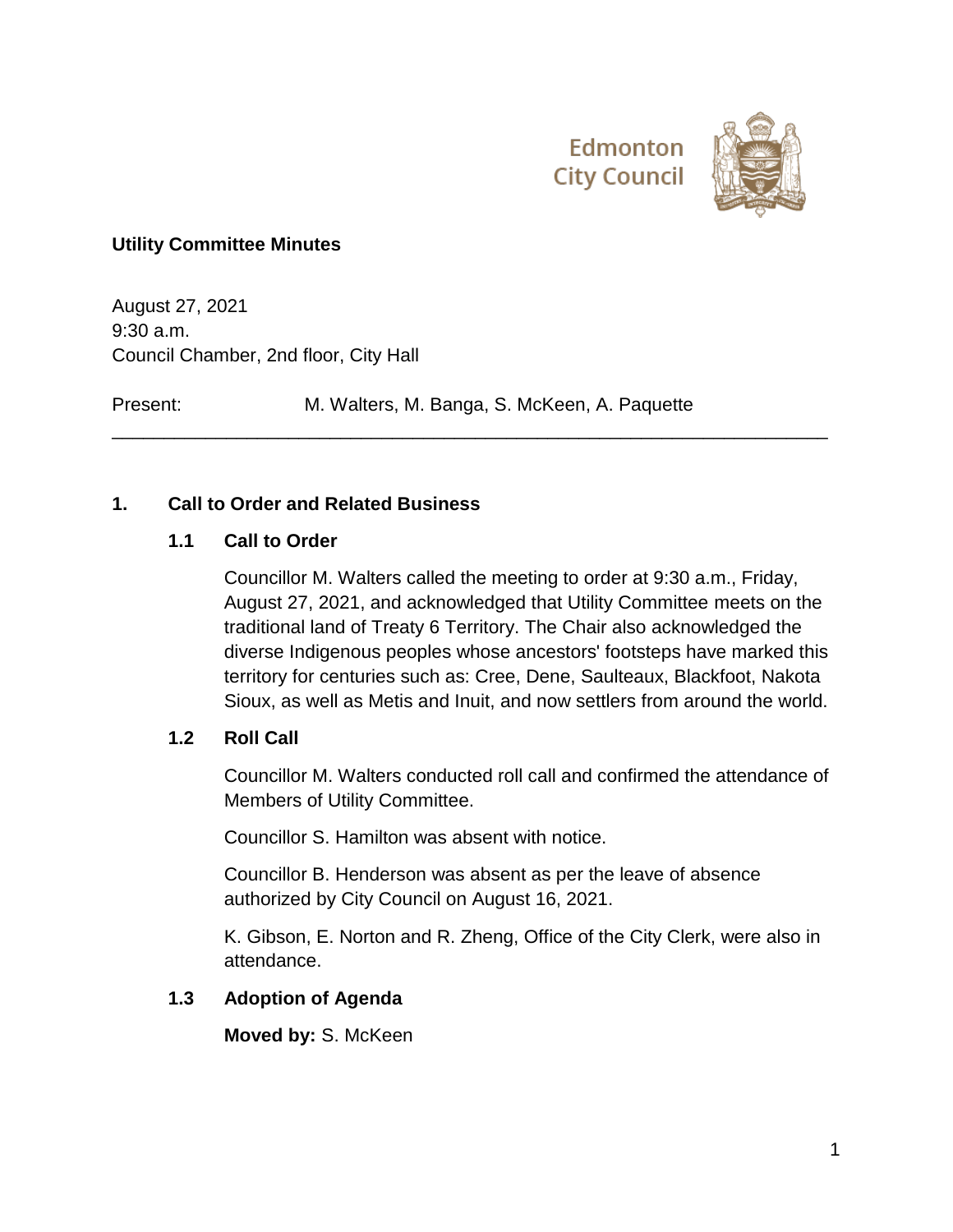That the August 27, 2021, Utility Committee meeting agenda be adopted with the following change:

### Replacement attachment:

 6.5 Bylaw 19627 - EPCOR Drainage Services and Wastewater Treatment Bylaw - A Bylaw to Replace Bylaw 18100 - EPCOR Drainage Services Bylaw - Attachment 1

In Favour (4): M. Walters, M. Banga, S. McKeen, and A. Paquette

# **Carried (4 to 0)**

### **1.4 Approval of Minutes**

**Moved by:** M. Banga

That the June 25/July 9, 2021, Utility Committee meeting minutes be approved.

In Favour (4): M. Walters, M. Banga, S. McKeen, and A. Paquette

**Carried (4 to 0)**

#### **1.5 Protocol Items**

There were no Protocol Items.

### **2. Items for Discussion and Related Business**

#### **2.1 Select Items for Debate**

The following items were selected for debate: 6.1, 6.2, 6.4, 6.5 and 6.6.

#### **2.2 Vote on Reports not Selected for Debate**

**Moved by:** S. McKeen

That the recommendation in the following report be approved: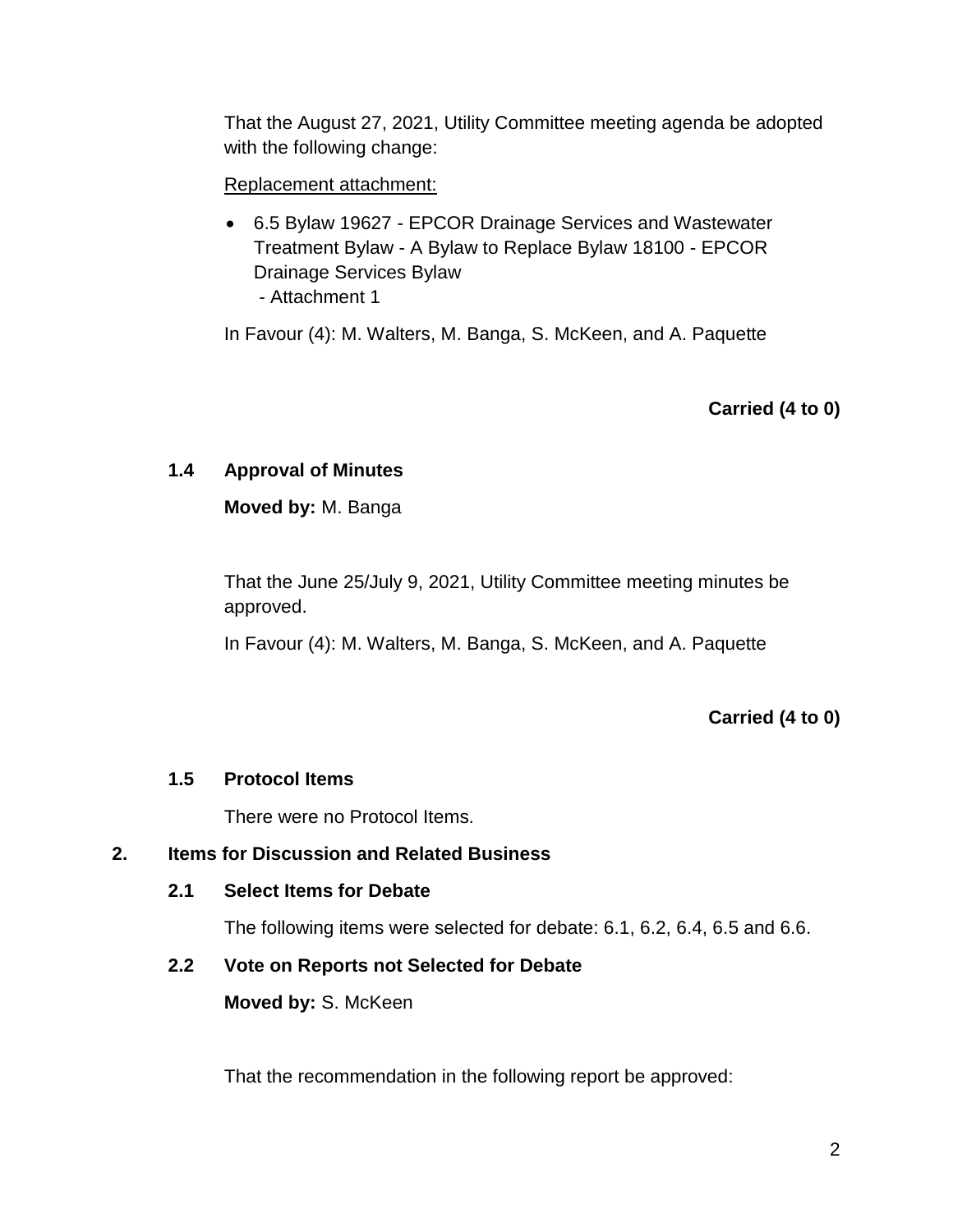6.3 Blatchford Renewable Energy Utility Business Plan - Annual Update

In Favour (4): M. Walters, M. Banga, S. McKeen, and A. Paquette

**Carried (4 to 0)**

### **2.3 Requests to Speak**

**Moved by:** S. McKeen

That Utility Committee hear from the following speakers, in panels when appropriate:

- 6.1 Potential Impacts to City of Edmonton Headwaters
	- 1. C. Smith, Canadian Parks & Wilderness Society Northern Alberta **Chapter**
- 6.6 Waste Services Business Plan
	- 1. D. Monkhouse, Alberta Residential Landlord Association
	- 2. M. Hoosein, Civida

In Favour (4): M. Walters, M. Banga, S. McKeen, and A. Paquette

**Carried (4 to 0)**

### **2.4 Requests for Specific Time on Agenda**

There were no requests for items to be dealt with at a specific time on the agenda.

### **3. Councillor Inquiries**

There were no Councillor Inquiries.

### **4. Reports to be Dealt with at a Different Meeting**

There were no Reports to be Dealt with at a Different Meeting.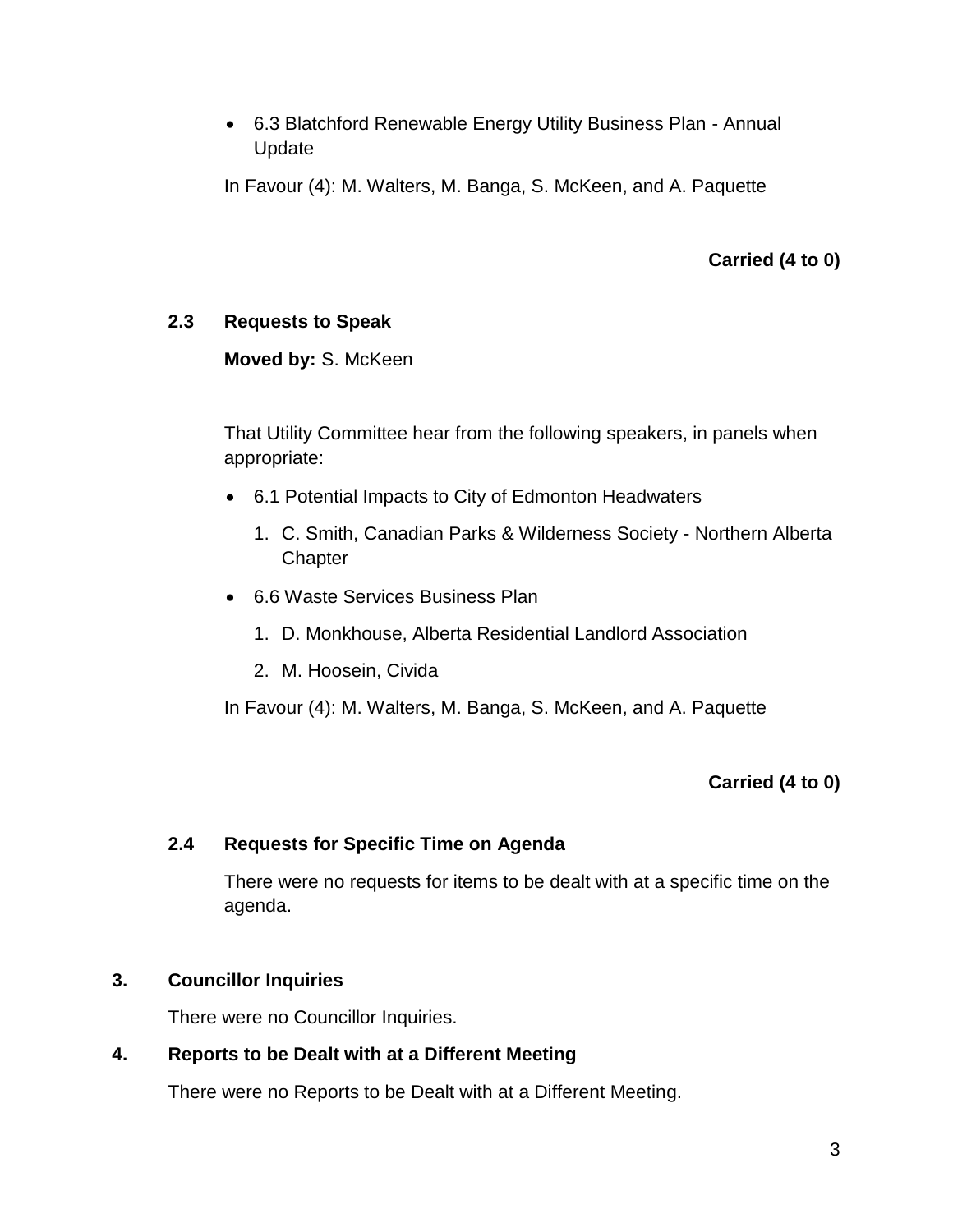### **5. Requests to Reschedule Reports**

There were no Requests to Reschedule Reports.

#### **6. Reports**

## **6.1 Potential Impacts to City of Edmonton Headwaters**

The following member of Administration's delegation made a presentation and answered questions:

• S. McCabe, Deputy City Manager, Urban Planning and Economy

The following member of EPCOR's delegation made a presentation and answered questions:

S. Neufeld, EPCOR

The following public speaker made a presentation and answered questions:

 C. Smith, Canadian Parks and Wilderness Society - Northern Alberta **Chapter** 

J. Beckett, Utilities Advisor, answered questions from members of Utility Committee.

The following member of Administration's delegation answered questions:

C. Tomaras, Urban Planning and Economy

**Moved by:** A. Paquette

That Utility Committee recommend to City Council:

- 1. That the City Manager, in coordination with EPCOR, provide input into the Coal Policy Committee through the request for submissions of technical documents based upon information in the August 27, 2021, Urban Planning and Economy UPE00424 report relevant to Alberta's coal policy.
- 2. That Administration, in consultation with EPCOR, undertake a review of existing water management initiatives and provide to Utility Committee in Second Quarter 2022 a recommendation on the need for a formal watershed management plan that could include headwaters protection and integrated land use, climate change planning, and water management within Edmonton boundaries.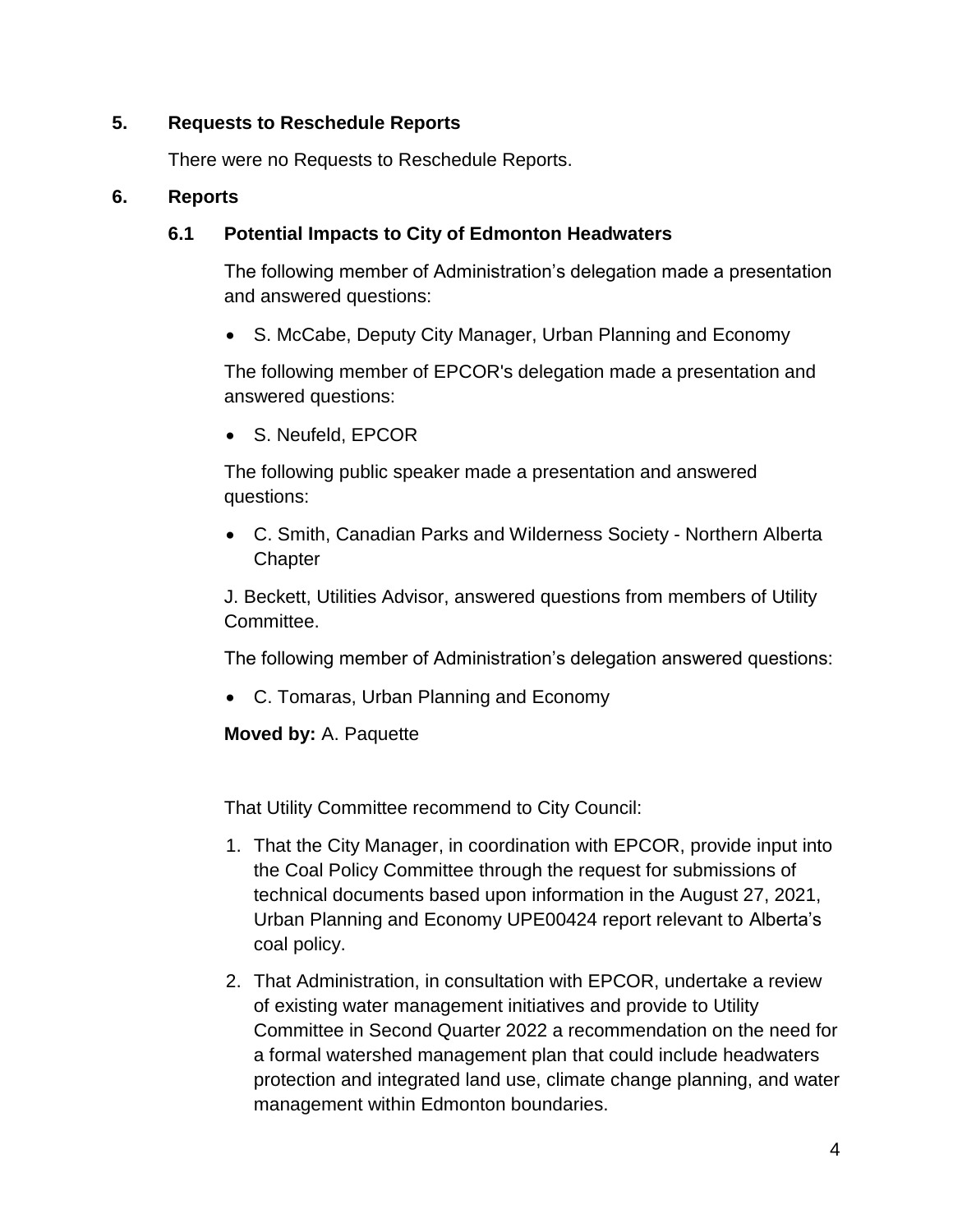3. That the Mayor, on behalf of City Council, write a letter advocating to the provincial government as part of the provincial coal policy review, to express the importance of the potential serious impact of coal mining on our regional watershed and ecosystems.

### **North Saskatchewan River Regional Plan - Status Update**

That Administration provide an information report to Utility Committee, regarding the status of the North Saskatchewan River Regional Plan and the tools, policies and approaches that the regional plan is considering to protect the watershed's water quality and biodiversity.

### **Due Date: Second Quarter 2022, Utility Committee**

In Favour (4): M. Walters, M. Banga, S. McKeen, and A. Paquette

**Carried (4 to 0)**

### **6.2 Home Adaptation Strategies and Programs - Update and Analysis**

The following member of Administration's delegation made a presentation:

S. McCabe, Deputy City Manager, Urban Planning and Economy

The following members of EPCOR's delegation made a presentation and answered questions:

- S. Ancel, EPCOR
- T. Morrison, Insurance Bureau of Canada

The following member of Administration's delegation answered questions:

 C. Hodgson, Acting Deputy City Manager, Financial and Corporate **Services** 

**Moved by:** S. McKeen

That the August 27, 2021, Urban Planning and Economy report CR\_8090, be received for information.

In Favour (4): M. Walters, M. Banga, S. McKeen, and A. Paquette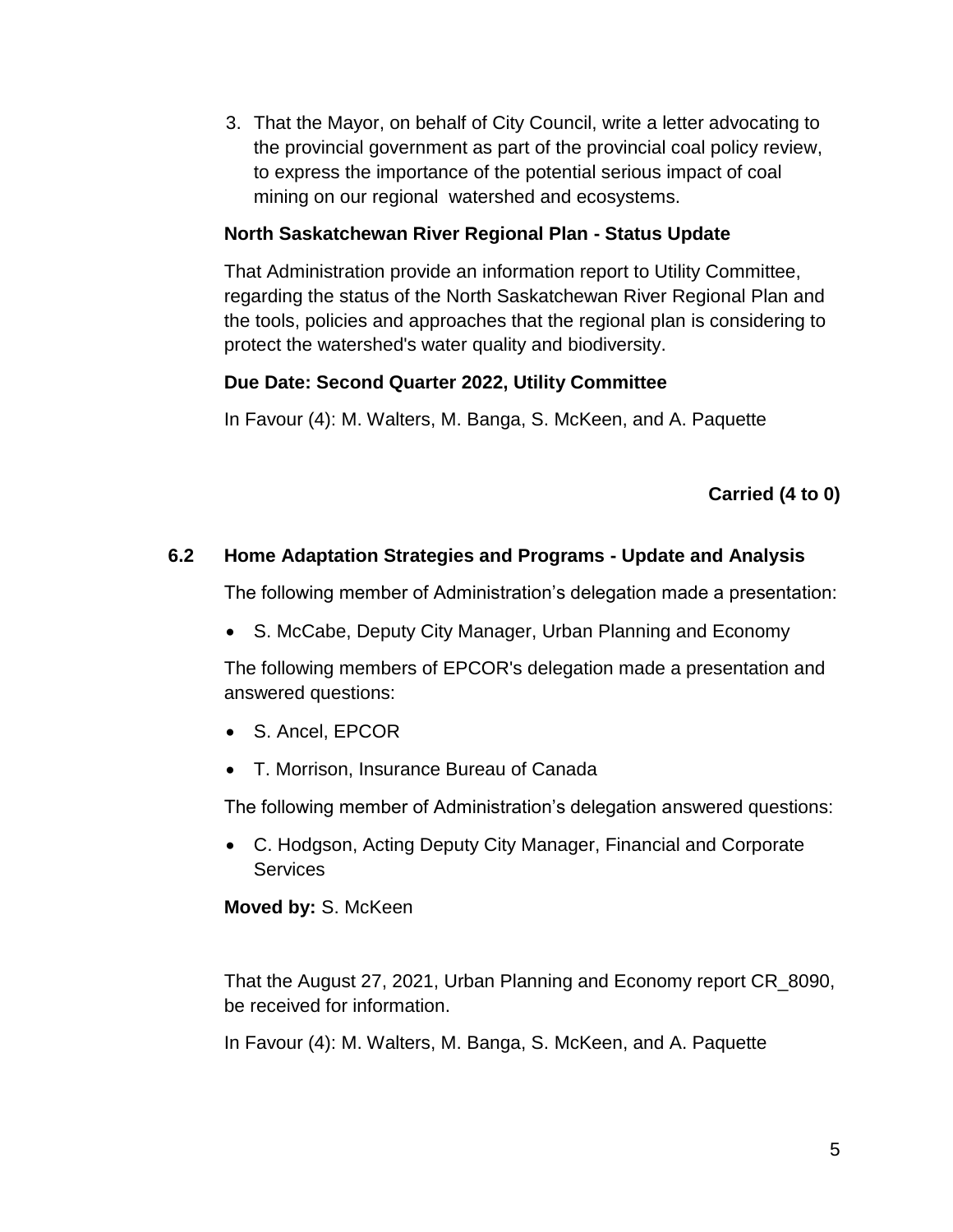### **6.3 Blatchford Renewable Energy Utility Business Plan - Annual Update**

This item was not selected for debate and was dealt with as part of item 2.2. The following motion carried:

That the August 27, 2021, Integrated Infrastructure Services report IIS00715, be received for information.

# **6.4 Bylaw 19626 - EPCOR Water Services Bylaw - A Bylaw to Replace Bylaw 17698 - EPCOR Water Services and Wastewater Treatment Bylaw**

Items 6.4 and 6.5 were dealt with together.

The following members of Administration's delegation made a presentation:

- C. Hodgson, Acting Deputy City Manager, Financial and Corporate **Services**
- B. McNabb, Financial and Corporate Services

The following member of EPCOR's delegation made a presentation and answered questions:

• S. Bradford, EPCOR

J. Beckett, Utilities Advisor, answered questions from members of Utility Committee.

The following member of EPCOR's delegation answered questions:

A. Rosychuk, EPCOR

**Moved by:** S. McKeen

That Utility Committee recommend to the August 30, 2021, City Council meeting:

- 1. That Bylaw 19626, EPCOR Water Services Bylaw, be given the appropriate readings.
- 2. That Bylaw 19627, EPCOR Drainage Services and Wastewater Treatment Bylaw, be given the appropriate readings.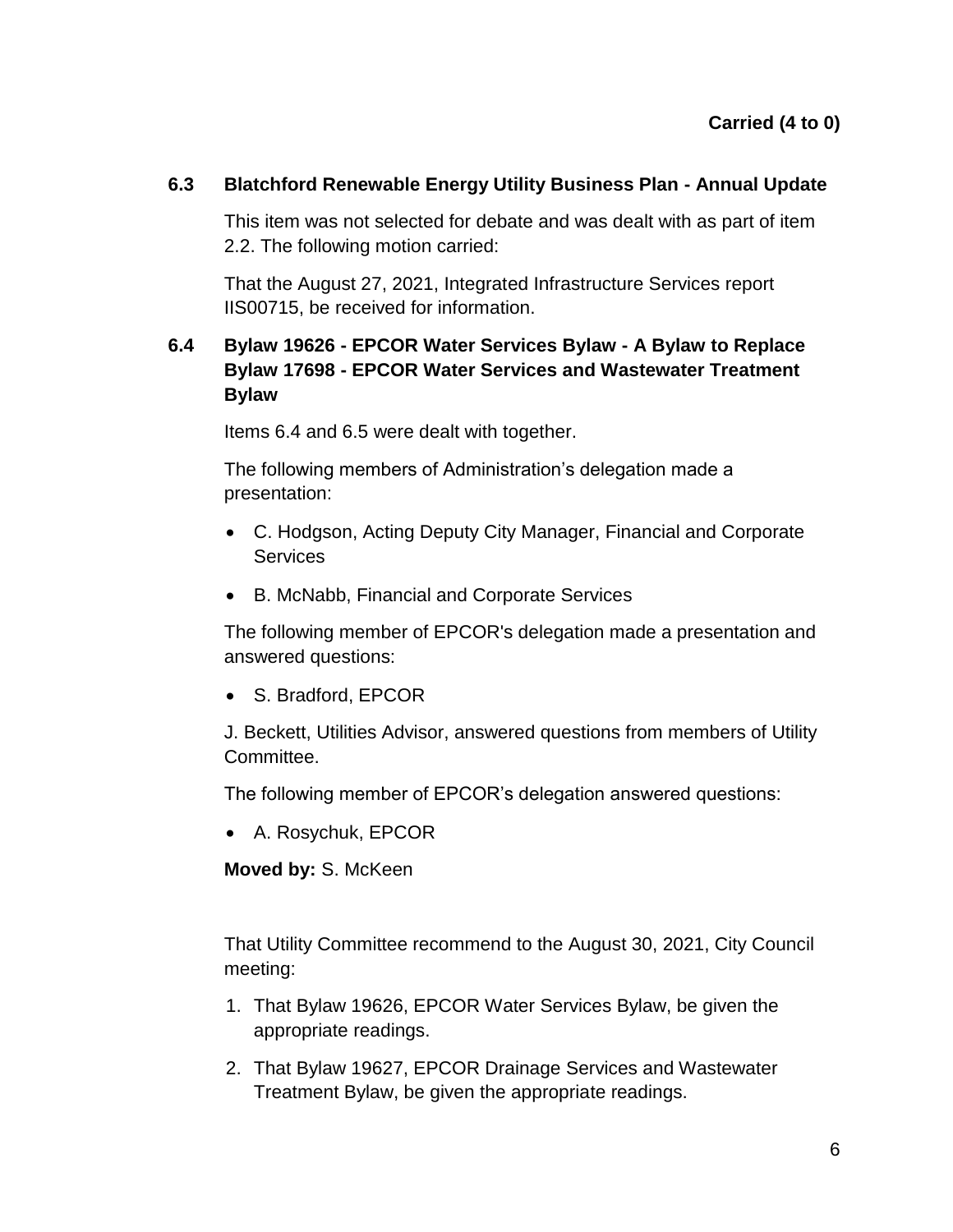**Carried (4 to 0)**

# **6.5 Bylaw 19627 - EPCOR Drainage Services and Wastewater Treatment Bylaw - A Bylaw to Replace Bylaw 18100 - EPCOR Drainage Services Bylaw**

Items 6.4 and 6.5 were dealt with together.

#### **6.6 Waste Services Business Plan**

The following members of Administration's delegation made a presentation and answered questions:

- G. Cebryk, Deputy City Manager, City Operations
- D. Jubinville, City Operations

The following public speaker made a presentation and answered questions:

D. Monkhouse, Alberta Residential Landlord Association

The following member of Administration's delegation answered questions:

C. Fowler, City Operations

**Moved by:** M. Banga

That the August 27, 2021, City Operations report CO00747, be received for information.

In Favour (4): M. Walters, M. Banga, S. McKeen, and A. Paquette

**Carried (4 to 0)**

#### **7. Responses to Councillor Inquiries**

There were no Responses to Councillor Inquiries on the agenda.

**8. Motions Pending**